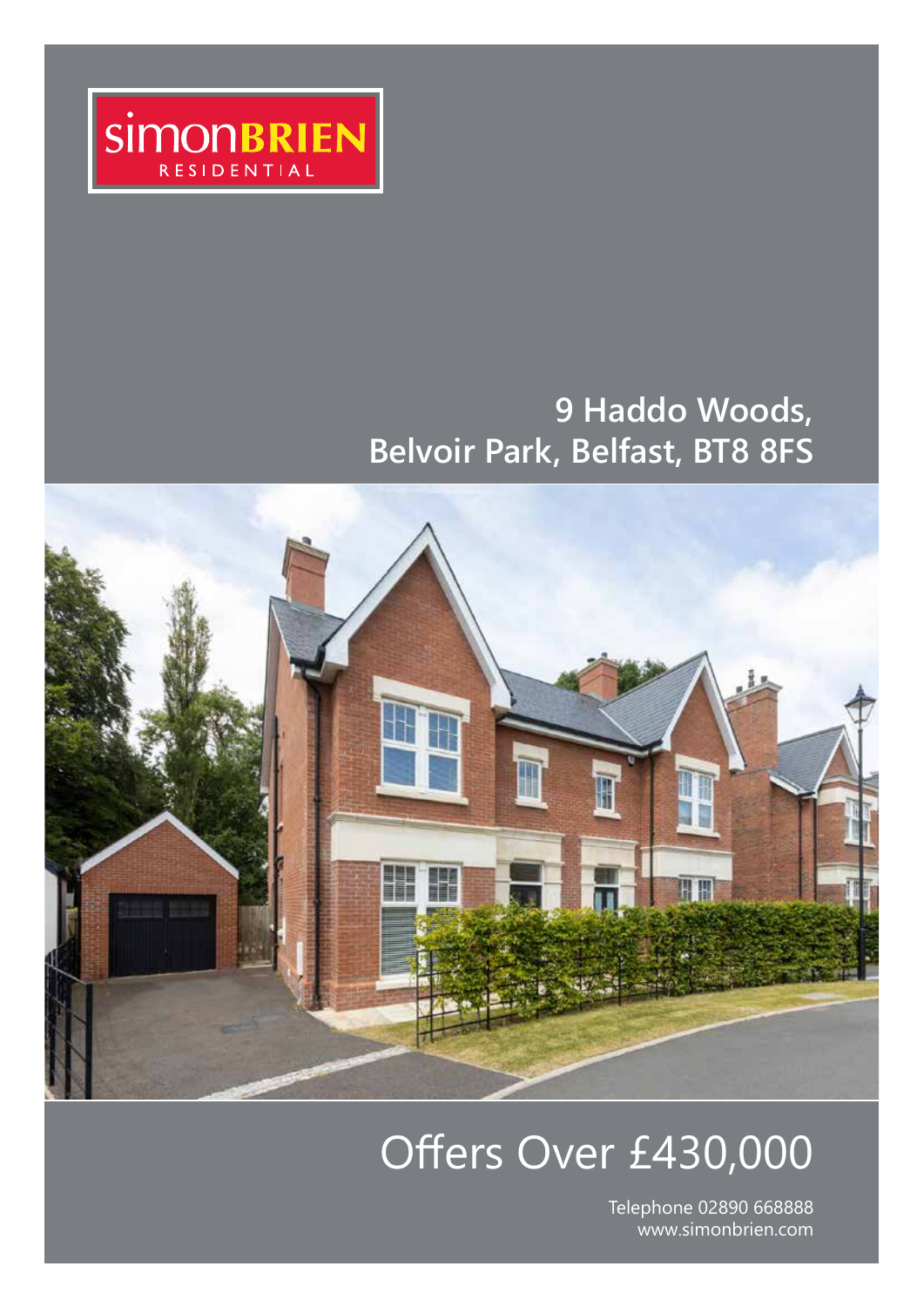### **KEY FEATURES**

- Recently Constructed Red Bricked Semi Detached Home In A Very Popular Development
- Completed To An Extremely High Standard Throughout
- Four Bedrooms With Ensuite Shower Room
- Impressive Kitchen / Dining Area With Island To Open Plan Garden Room With Sliding Door
- Modern Family Bathroom
- Ground Floor WC
- Gas Central Heating with Underground Heating on Ground Floor/ Double Glazed Windows / Alarm System
- Private and Enclosed Rear Gardens in Lawns with Paved Sitting Area
- Driveway Parking / Detached Garage
- High Ceilings Throughout
- Located In The Exclusive Belvoir Park Development, Within Easy Access To Leading Schools, Forestside Shopping Centre & Tesco Newtownbreda
- The Development Boasts Parkland Walks, All To Be Enjoyed By The Residents





**SIMONBRIEI** ESIDENTIA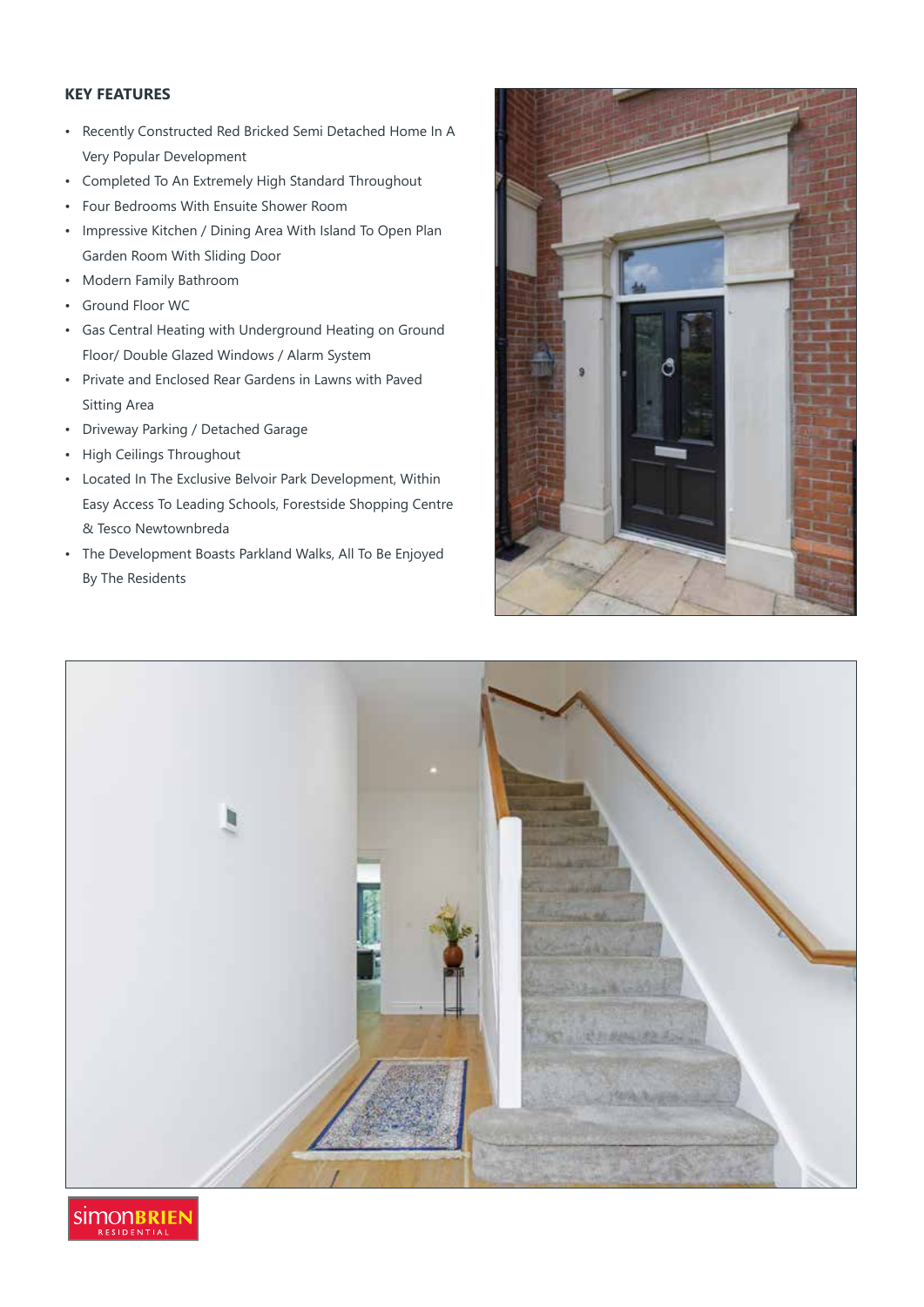





### **SUMMARY**

This recently constructed red bricked semi-detached is in the exclusive Belvoir Park development where there is a lot of demand. The home comprises of an impressive entrance hall with living room, WC, and spacious open plan kitchen / dining / garden room with direct access out to a private south facing garden.

On the first floor, there are four bedrooms, master with ensuite shower room, and a luxuriously finished bathroom.

Outside, the property offers driveway parking, garage rear lawn garden with patio area.

All in all, a beautiful home located within a popular residential area. Viewing is by private appointment by contacting our South Belfast office on 028 9066 8888.

### **ACCOMMODATION**

### **GROUND FLOOR**

Double glazed doors leading to:

### **RECEPTION HALL:**

Oak flooring. Understairs storage cupboard. Ceramic tiled floor.

### **DOWNSTAIRS WC:**

Low flush WC. Pedestal wash hand basin with vanity unit. Ceramic tiled floor. Low voltage spotlighting. Extractor fan.

### **LIVING ROOM: 17' 3" x 12' 8" (5.25m x 3.87m)**

Oak flooring. Built-in wood-burning stove with granite hearth. Low voltage spotlighting.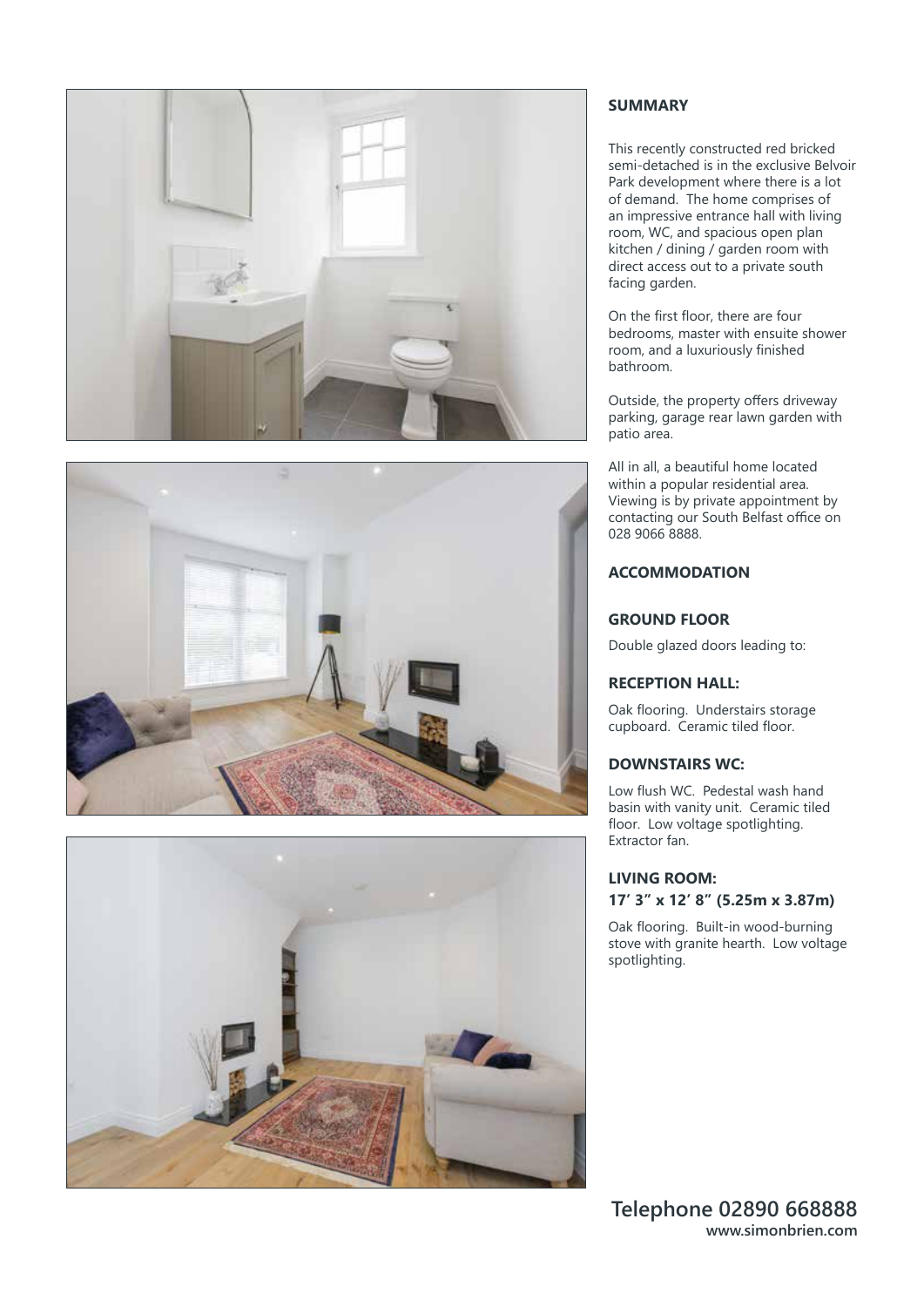



### **KITCHEN / DINING AREA: 24' 1" x 19' 9" (7.35m x 6.03m)**

Range of high and low level units with granite work tops. Central island unit. Integrated fridge/freezer. 'Vokera' gas boiler. Integrated dishwasher. Integrated washing machine. 1.5 bowl inset stainless steel sink unit. 'Neff' electric oven. 5 ring gas hob with stainless steel extractor fan over. Ceramic tiled floor. Oak flooring. Low voltage spotlighting. Sliding PVC door leading to outside to paved patio area.



### **FIRST FLOOR**

### **LANDING:**

Access to partially floored roof space. Storage cupboard with pressurised water tank.

### **PRINICPAL BEDROOM:**

**13' 4" x 12' 8" (4.06m x 3.85m)** 

Low voltage spotlighting.

### **ENSUITE SHOWER ROOM:**

Fully tiled shower cubicle with rainhead shower attachment. Low flush WC. Pedestal wash hand basin with vanity unit. Chrome heated towel radiator. Ceramic tiled floor. Extractor fan.

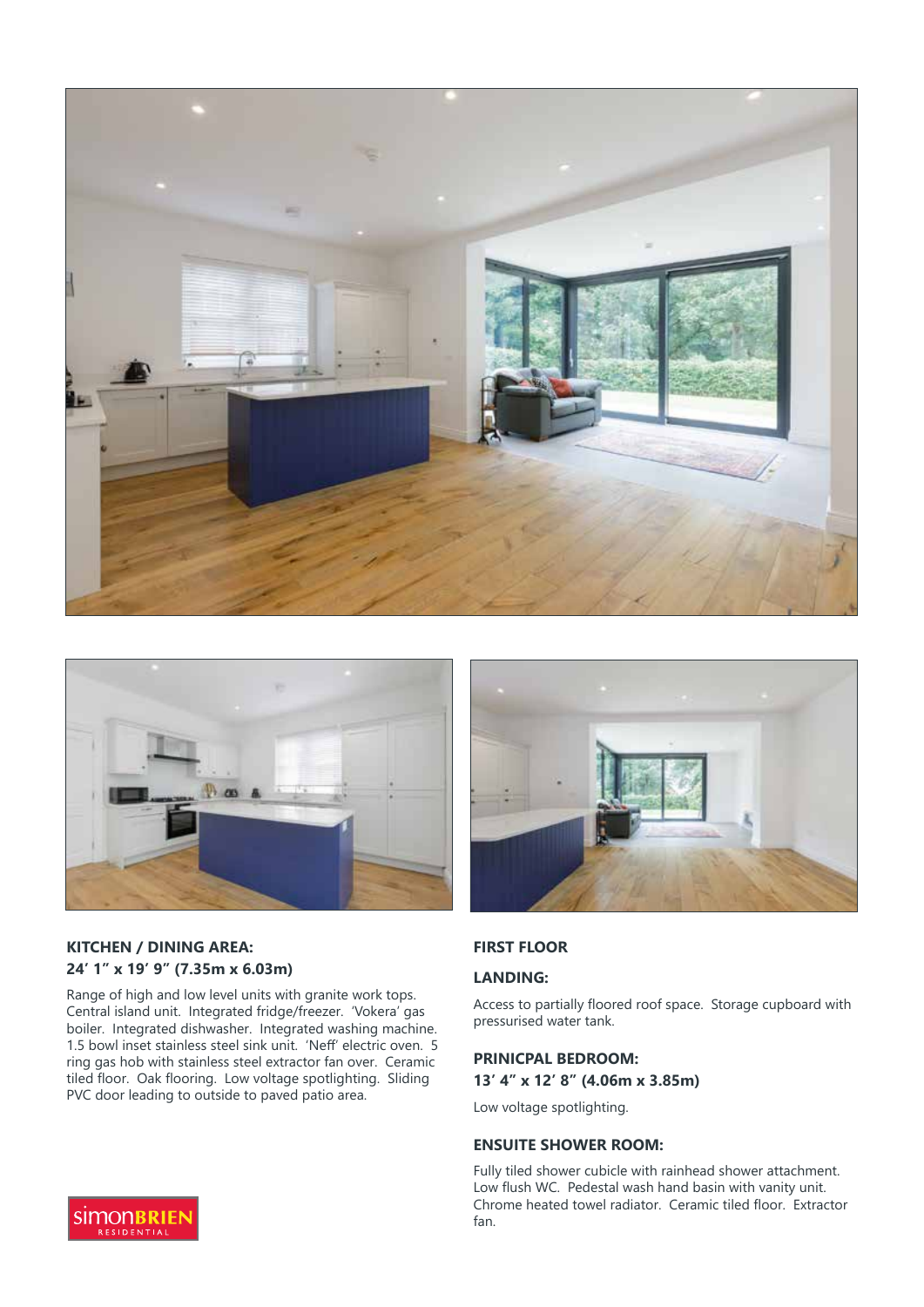









**BEDROOM (2): 13' 7" x 10' 4" (4.13m x 3.15m)** 

Low voltage spotlighting.



**BEDROOM (3): 14' 4" x 9' 1" (4.36m x 2.76m)**  Low voltage spotlighting.

**BEDROOM (4): 8' 10" x 8' 6" (2.69m x 2.58m)**  Low voltage spotlighting.



### **BATHROOM:**

Bath with telephone hand shower. Low flush WC. Pedestal wash hand basin. Fully tiled shower cubicle with rainhead shower attachment. Chrome heated towel radiator. Partially tiled walls. Heated tiled floor.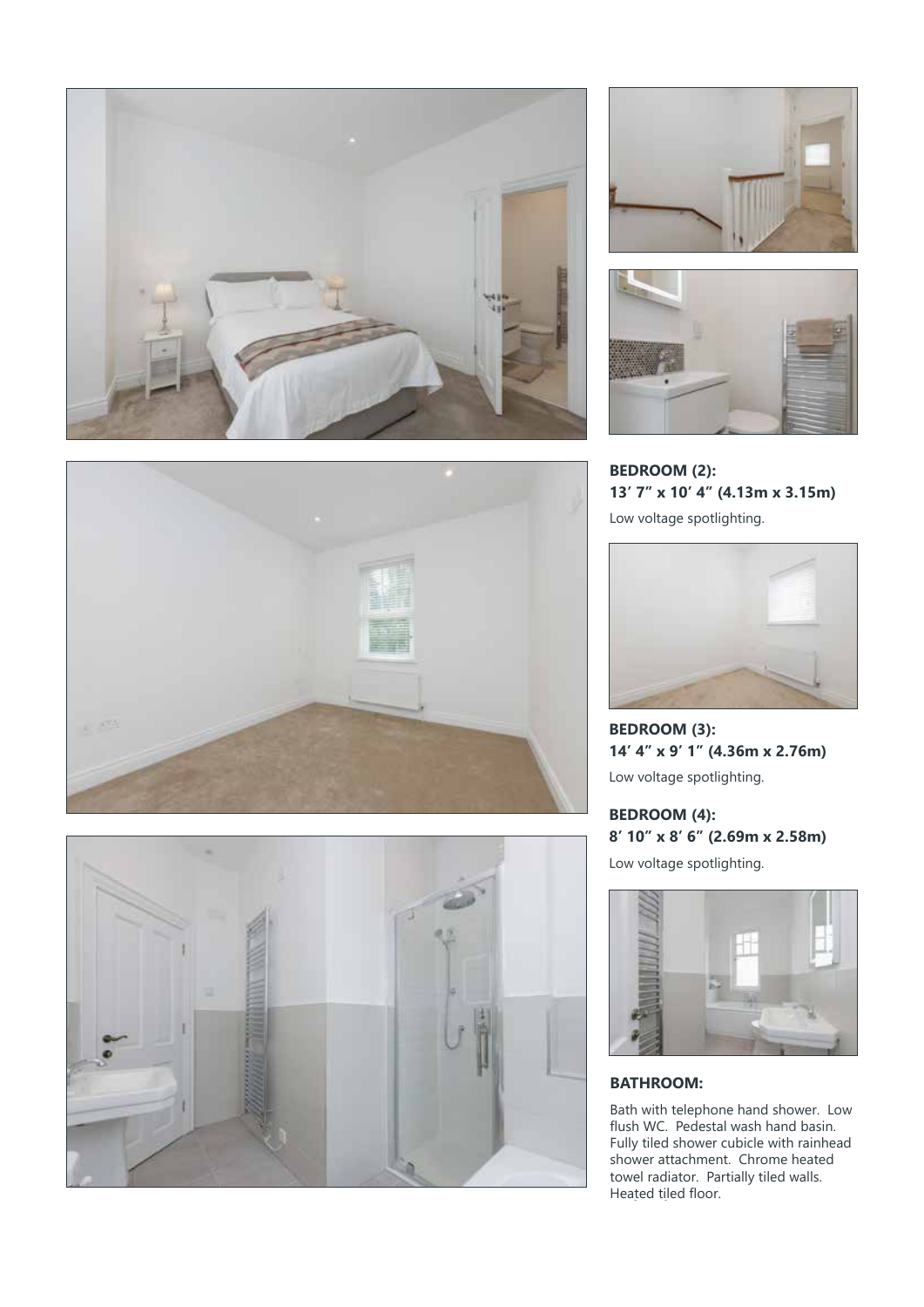



### **OUTSIDE**

Front garden in lawn with hedge and entrance railings. Paved pathway with tarmac driveway. Enclosed rear garden in lawn with paved sitting area.

### **DETACHED GARAGE: 17' 1" x 10' 2" (5.21m x 3.10m)**

Up and over door. Power and light. Bin store.

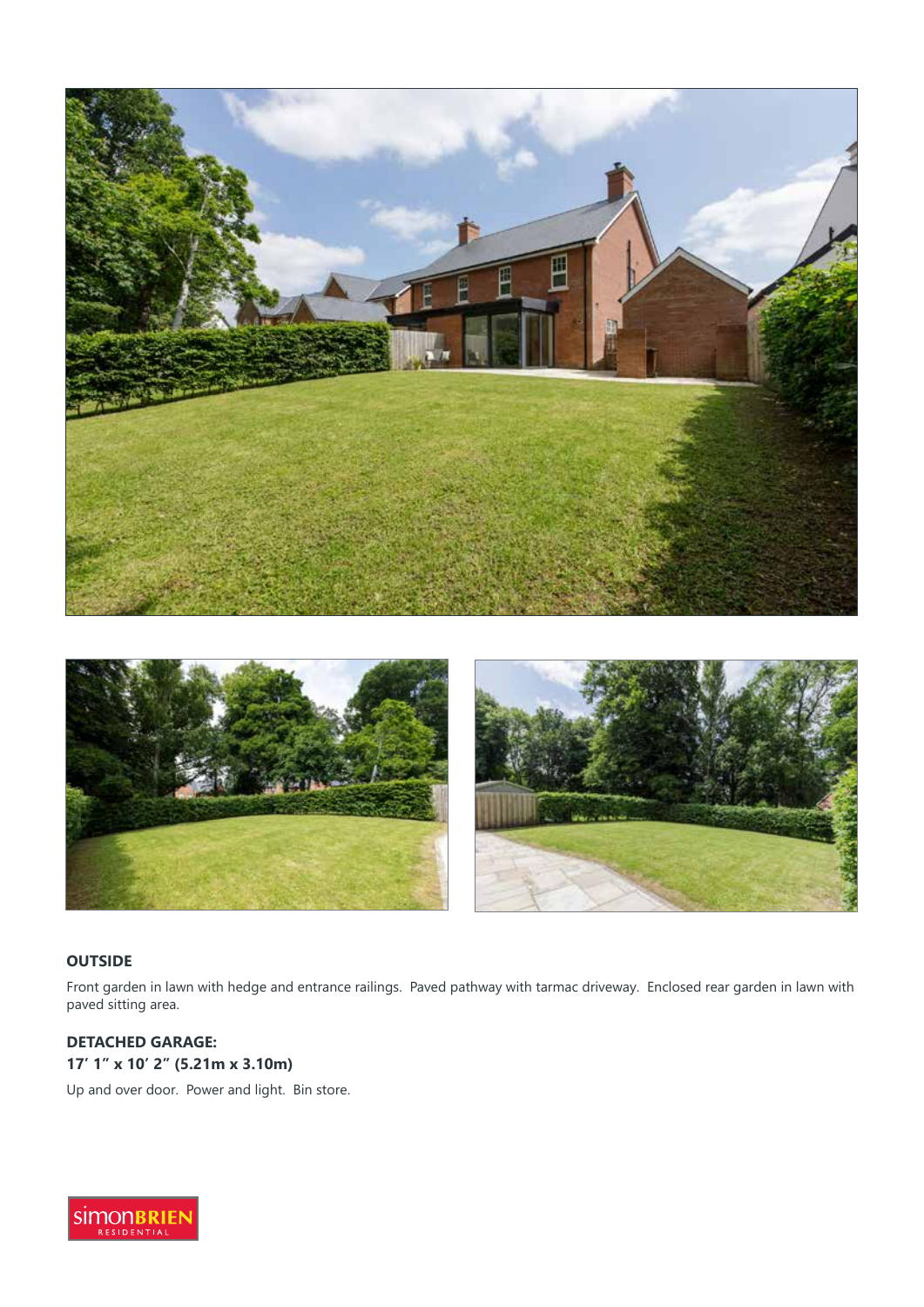





**Telephone 02890 668888 www.simonbrien.com**